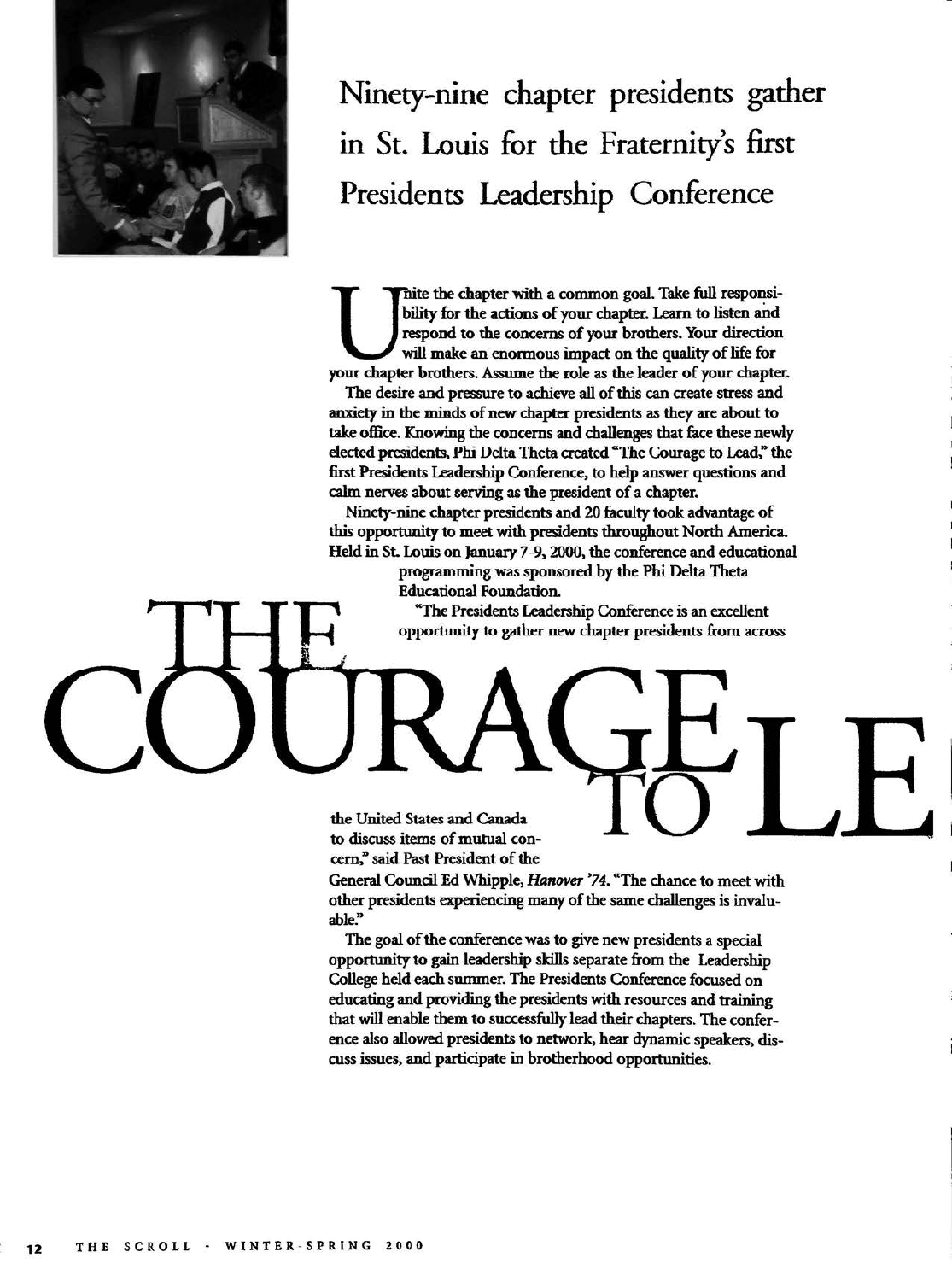

"The response we have received from participating undergraduates and alumni has been phenomenal," said Director of Risk Management Marc Mores, *Iowa State '95.*  "This is the first year we've held this conference, and already the positive feedback has been overwhelming."

The conference was opened by Conference Chairman and General Council Member Charley Pride, *Western Kentucky '87.* For two days, participants attended seminars given on chapter leadership, community leadership, and the challenges leaders face.



*By Elizabeth Brown* 

"The chapter presidents truly made the conference a success," Pride said. "Their desire to learn about the Fraternity and their role as leader of their chapter really made the difference."

Brothers joined on Friday night for a reading of *The Bond* given by Chuck Poore, General Council president. Jeff LeBlanc, *Toronto, '02,*  believed this was one of the most rewarding aspects of the program.

"The shared experience of our international brotherhood was very rewarding," LeBlanc stated. "It was great to see how so many 'strangers' actually have a very strong 'Bond'."

The conference also included several discussion groups which enabled brothers to interact with other chapter presidents and discuss issues pertinent to Greek life. The discussion groups addressed goal setting, chapter standards, available resources and services in the General Fraternity, team building, alcohol-firee housing and risk management.

"The program energized me to go back to my chapter and do my very best during rush week," David Lempp, *Nebraska '01,* stated. "No matter how burned out I was—I am ready to lead now!"

To maintain the motivation gained from the conference, each president was given a goal sheet to establish and help track chapter improvements. These forms also helped presidents decide what their role as a leader will be in reaching these goals. Copies of the sheets will be sent back to the chap-

"In the past two days I have learned more ways and ideas for leading my chapter than 1 learned in eight months of being the president."

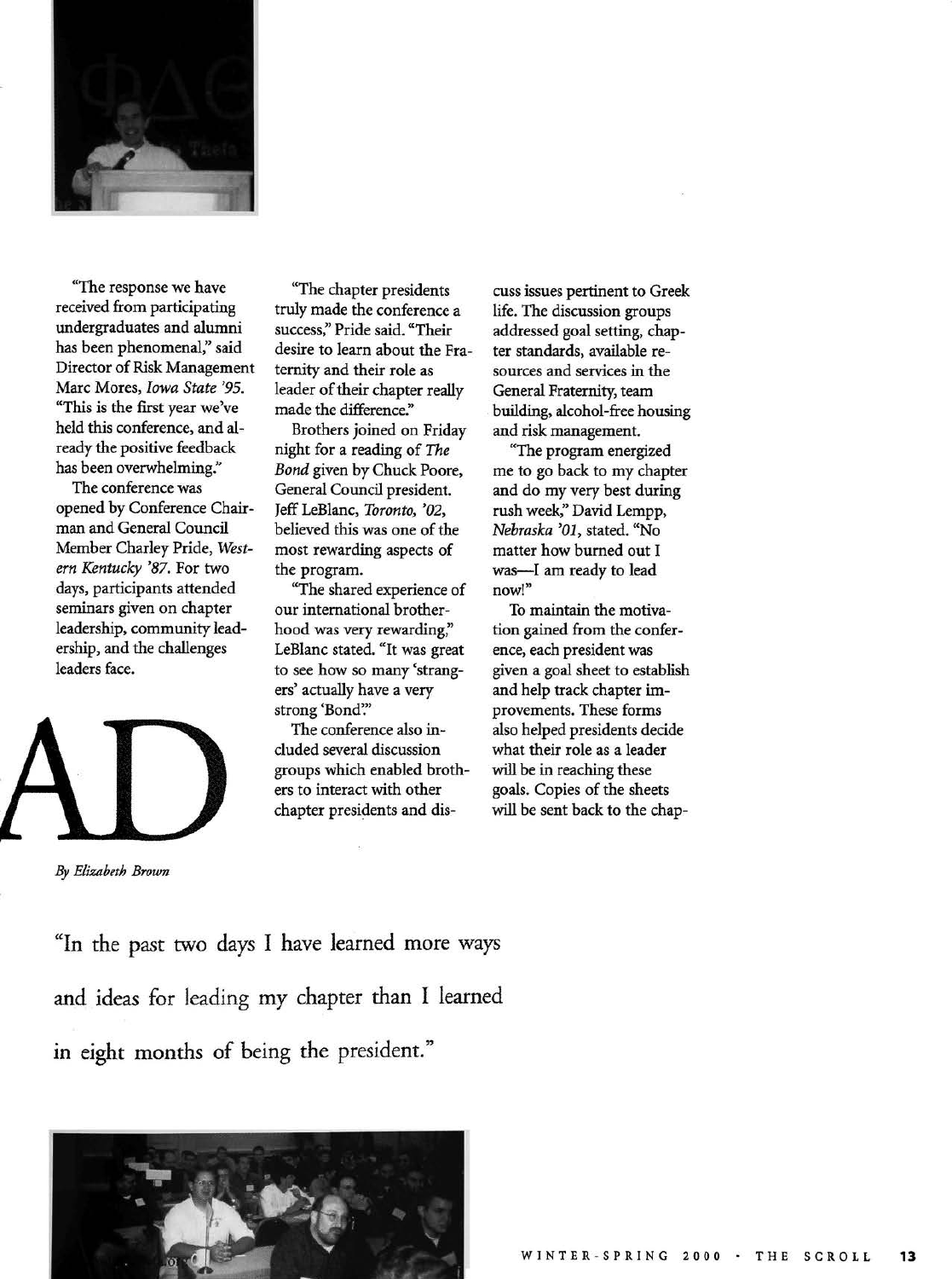

ter presidents to remind and encourage them to reach each of their goals.

Jeffery Wygal, *Northwood '00,* sees these goal and improvement sheets as a positive way to maintain motivation once he has returned to his chapter.

"I believe that the Headquarters, faculty, and volunteers do a good job of supplying the undergraduates with information, but we kind of lose enthusiasm back at school," Wygal said. "It is our responsibility as undergrads to take this information back to our chapters and try to implement and pass on our ideas and goals."

Along with the opportunities provided through the speeches and discussion groups on leadership, brothers were able to have fim and get to know each other through games like Friday night's quiz show. Based on the TV game show "Who Wants to be a Millionaire?," the activity tested brothers' fraternal knowledge through trivia questions about the

Fraternity and famous members. Prizes included shirts, ties, flags, badges, and a cash prize for the winner of the final round.

This kind of interaction with other presidents is what Troy Martinez, *California State-Sacramento '00,* thinks made the leadership conference so effective.

"Not only did I get some great ideas to bring back to my chapter, but I got to meet the presidents of the other chapters in my province," Martinez stated. "I hope this will open relations between us."

The conference ended on Sunday with closing remarks from Brother Pride, a final roll call, and a passing of the gavel. Participants left the conference ready to implement the new ideas and skills they learned in their chapter.

"In the past two days I have learned more ways and ideas for leading my chapter than I learned in eight months of being the president," said Shawn Hempel *Oregon Institute of Technology, '02.* 

"I am convinced in order to address the many issues confronting Greek letter organizations today, undergraduate leadership is critical," said Brother Whipple—who is also president of the Order of Omega National Board. "A program, such as this conference, is a key vehicle for providing that leadership."

Preparations are already underway for the Presidents Leadership Conference for 2001. Next year's conference, in addition to some new leadership tracks, will also include recruitment seminars.

"I feel the conference was very successful," Pride stated. "The chapter presidents had a chance to interact with fraternity leaders, headquarters staff and other presidents. This group will help write a new chapter in the Fraternity's history."

"I was nervous about becoming president," Austin Woodin, *Iowa State, '01,* confessed. "However, the training I received here helped a great deal. I now have a vision of what I want to accomplish."